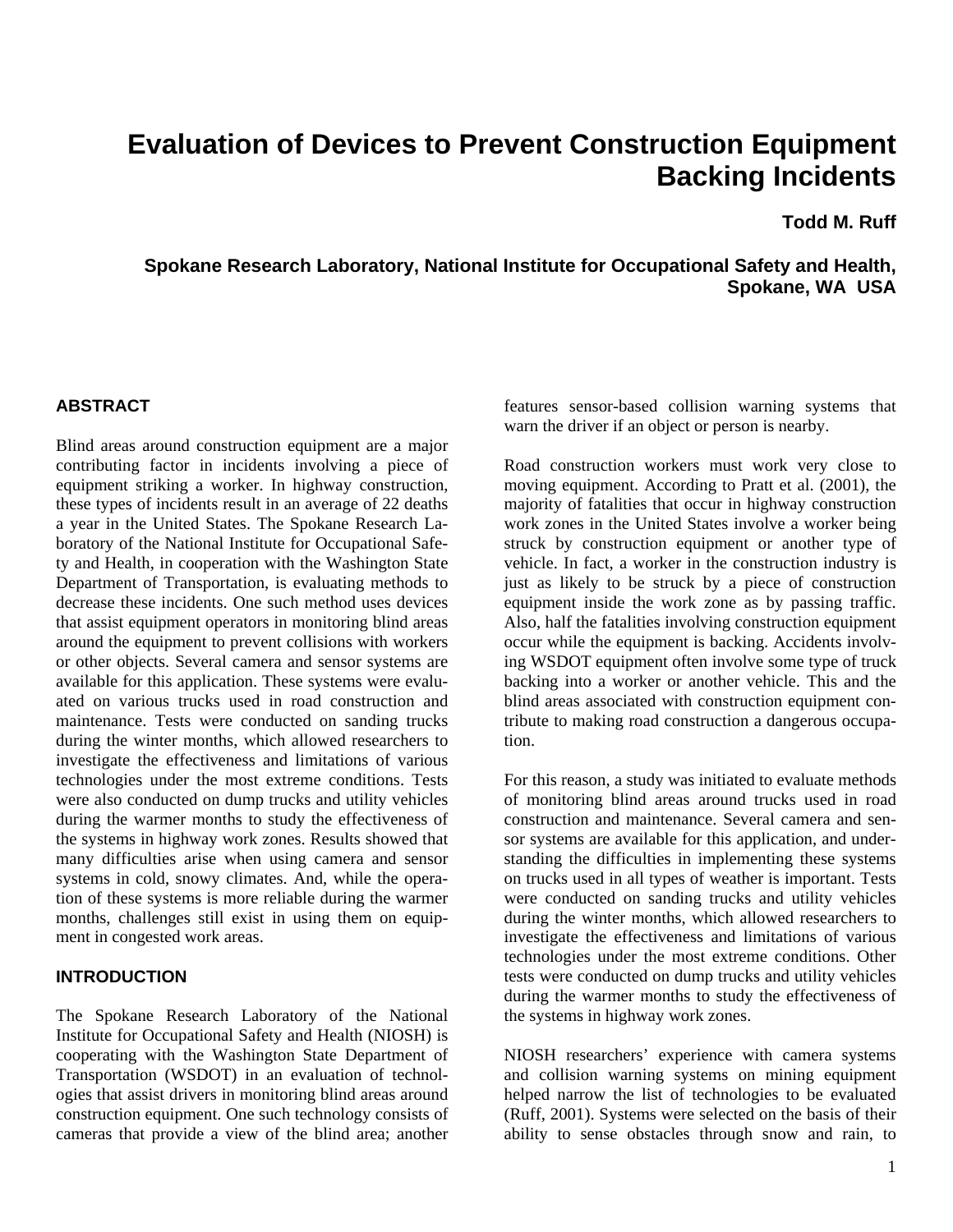handle the tough environment of highway construction, and to meet minimum standards regarding mounting position and detection range. All systems went through an initial test to determine if they could be mounted on a particular piece of equipment and function according to minimum specifications. These included—

- Low probability of a false alarm in a clear, flat area (parking lot).
- Reliable detection of a person in a zone starting immediately behind the truck, extending at least 2.7 m (9 ft) behind the truck, and covering the width of the truck.
- Apparent ability of the system to handle harsh conditions.
- Ease of mounting and configuring a system on a vehicle.

For more details on these tests, see Ruff (2003). If a system operated satisfactorily in initial tests, then tests were conducted for several months while the equipment was used in actual road construction and maintenance activities.

# **TEST PROCEDURE**

The following systems were chosen for long-term tests on WSDOT dump trucks, utility vehicles, and plowing trucks: Preco's Standard Preview radar system, Sonar Safety System's Hindsight 20/20 sonar system, and Intec Video System's Car Vision camera system. Other systems were also evaluated in an earlier phase of testing as described in Ruff (2003), but the most thorough evaluations were conducted on these three systems.

Systems selected for long-term tests were permanently mounted on a WSDOT truck according to the manufacturer's suggestions. In some instances, the mounting position of the system had to be changed due to the particular configuration of the truck. Long-term tests in the winter were conducted on a tandem-axle sanding/plowing truck (figure 1*A*) and a sport utility vehicle (figure 1*B*). Long-term tests during warmer months were conducted on a 7.6-m<sup>3</sup> (10-yd<sup>3</sup>) dump truck (figure 1*C*), the sport utility vehicle, and a pickup truck (figure 1*D*). Test duration was 2 months or more in actual work situations. Jobs during the summer months usually involved asphalt patching operations or road material hauling. Jobs during winter involved sanding and plowing operations.

To evaluate the systems, a form was available in the cab of the truck so the driver could make daily comments and record the effectiveness of the system. Informal discussions with drivers and direct observation of the system in use also helped researchers understand a system's problems and capabilities. In one set of tests, a data collection system that recorded video from a camera along with Preview radar alarm information was used to



Figure 1.—WSDOT test vehicles. *A*, Sanding/plowing truck; *B*, sport utility vehicle; *C,* dump truck; *D,* pickup truck.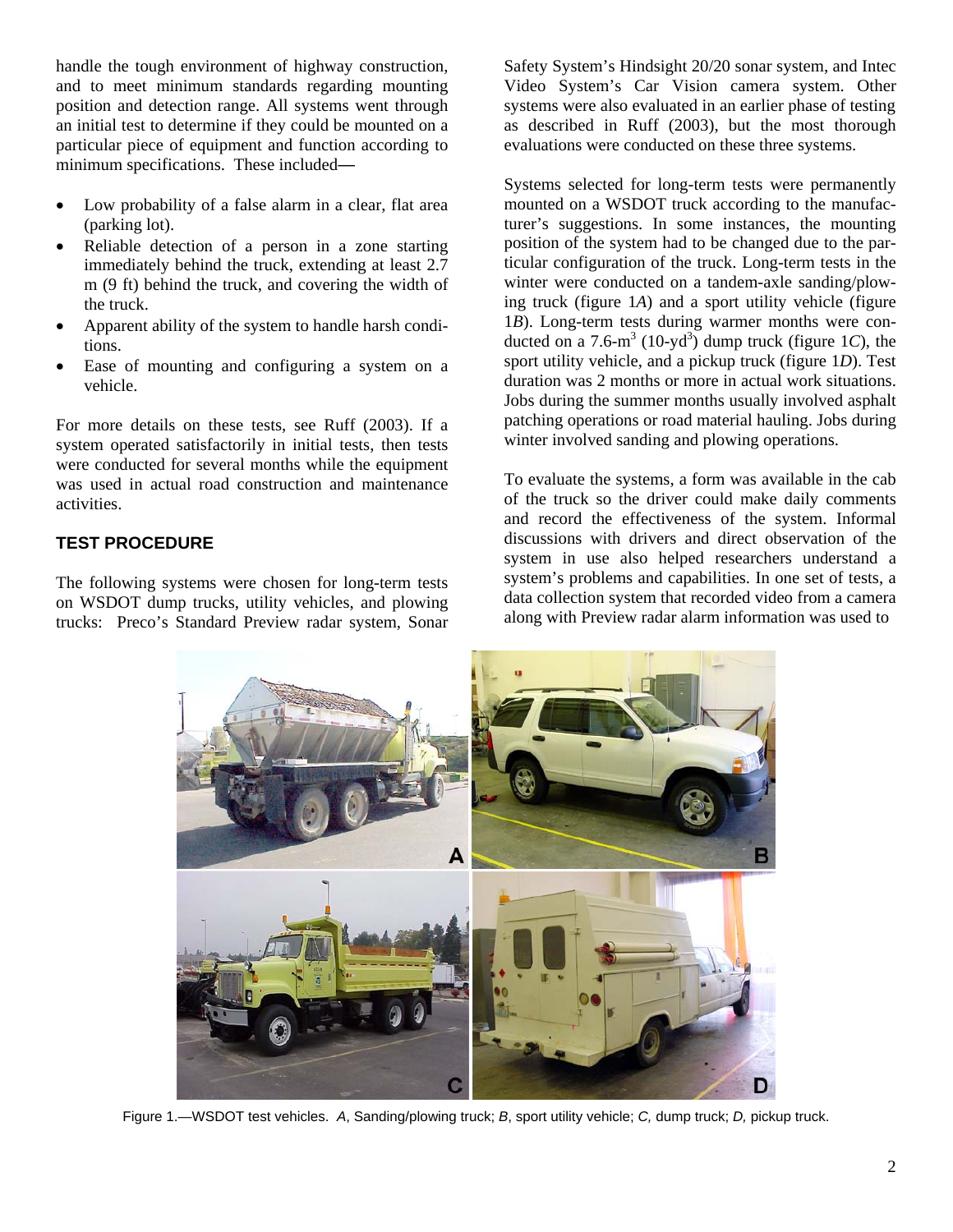determine the source of alarms and distinguish false from real alarm rates. When the long-term test was completed, the systems were removed from the trucks and inspected for damage or abnormal wear.

## **TEST RESULTS**

#### SYSTEM 1:

Standard Preview radar system, model SPV2015 Manufacturer: Preco Electronics, Boise, ID. Approximate cost: \$350

System Description: This radar system uses pulsed microwave signal techniques to detect an object in the radar beam. It consists of a radar antenna and processing electronics, an alarm display, and cables (figure 2). No motion of the object or vehicle is needed for detection. The alarm display indicates distance in 1-m increments using a series of LED's. An audible alarm that changes in frequency as the distance to an object changes is generated. The radar system is designed to monitor the rear blind area and is activated when the vehicle is in reverse. This model has no user-adjustable settings.



Figure 2.—Preco's Preview radar system



Figure 3.—Preview radar antenna mounted on hitch plate.

Test Results-Dump Truck: Tests were conducted on a tandem-axle dump truck (figure 1*C*). Several positions for the radar antenna were tried; the best results were obtained when the antenna was mounted on the hitch plate at a height of 89 cm (35 in) and slightly off-center (figure 3). The antenna could not be mounted closer to the center of the truck because the system may detect the hitch, causing false alarms, or be crushed when the truck is backed up to a trailer tongue. The alarm display was mounted on top of the dashboard in the cab.

The solid line in figure 4 shows the detection area for a person standing behind the truck. The zone was verified by moving the truck slowly in reverse toward a person, with no significant differences. This detection zone was adequate and extended to 4.6 m (15 ft). The dashed line shows the detection area for the same person in a crouching position (on one knee and bent at the waist). The detection zone for a crouching person was smaller in width than for a standing person. This caused some concern because of the potential for someone to be crouching and working behind the truck.

The radar system was tested through the spring on this truck. Several discussions with drivers indicated that the radar system was well accepted. The radar produced few false alarms and operated reliably, even with a few millimeters of mud caked on some places on the antenna. Drivers stated that the radar alarms prompted them to reverse with caution and recheck mirrors. They did comment that nuisance alarms from nearby equipment or berms were frequent in congested work areas. Nuisance alarms are caused from objects which the operator is already aware of, e.g., a piece of equipment, or objects that pose no danger, e.g., foliage.

While anecdotal data such as driver comments are useful in determining if a system is effective and accepted by users, researchers wanted to obtain quantitative data also. For example, it is difficult to quantify false alarms without having some knowledge of exactly what is behind the vehicle when they occur. Many times the system is correctly detecting a pot hole, a rock, or some other object that the driver does not consider a hazard. For this reason, a video recorder that accepted sensor inputs was used to record time-stamped video from a rear-mounted camera, along with radar alarms. (More discussion on the camera system can be found later in this report.) In some of the tests, the camera view was also made available to the driver on a video monitor in the cab. Consequently, many of the driver comments concerned the combination of radar and camera systems. The main conclusion drawn from the feedback was that the radar system was very useful in prompting operators to look at the video monitor when an alarm sounded.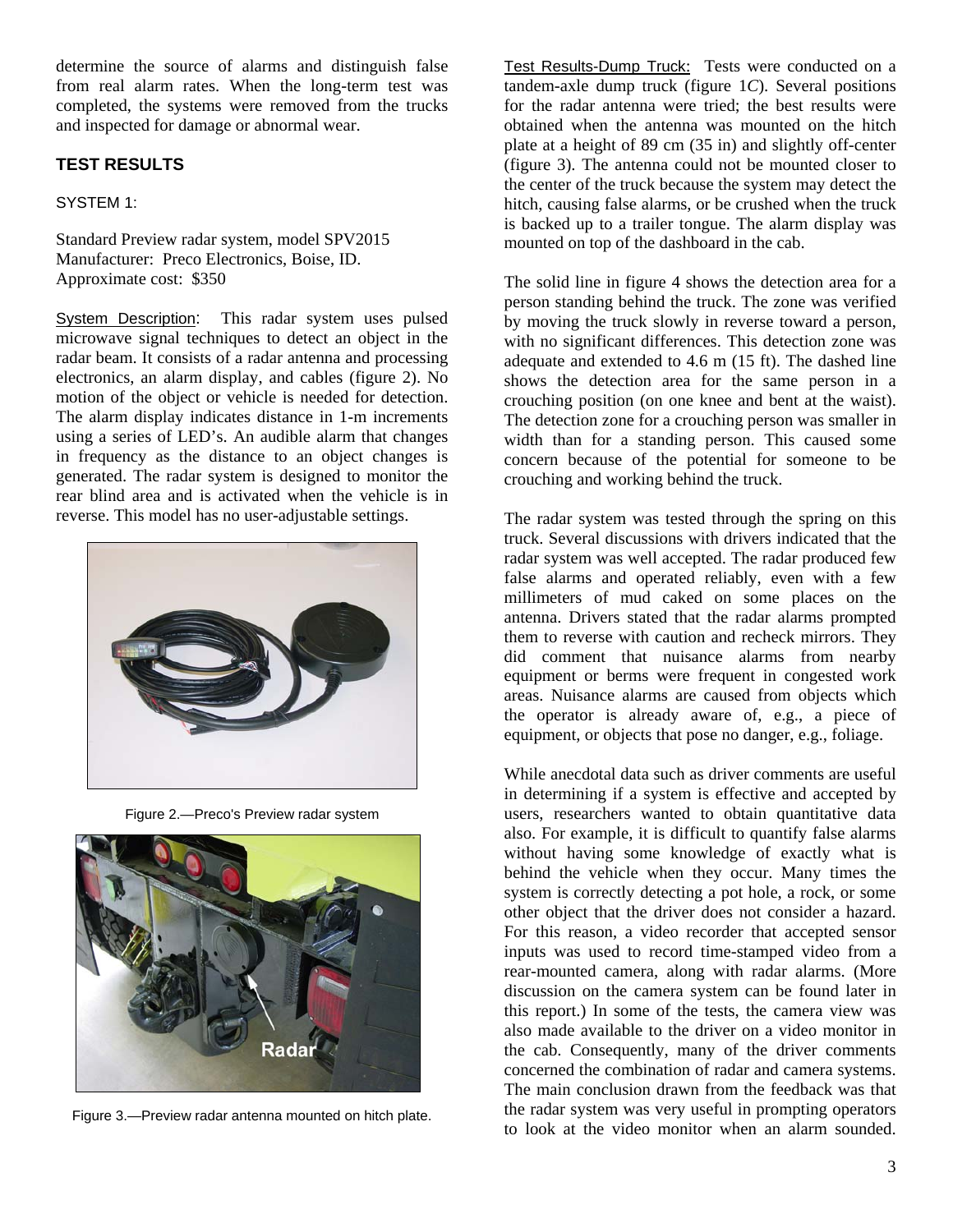The camera also allowed the driver to check the source of any alarms, which greatly reduced the inconvenience of getting out of the cab to verify whether the area was clear. The combination of the two systems offered many advantages over using either system by itself.

Figure 5 shows an example of a video obtained from the camera and radar combination. Note that a "W" appears on screen whenever the radar system alarms. Since the radar detection zone is entirely contained within the camera's field of view (FOV), any object that causes an alarm can be seen in the video. This allows researchers to determine when alarms occur and what causes them. In this case, the radar system correctly detected the nearby equipment and workers.

The first video was collected during a sand hauling operation, and 6 hours of footage was recorded to tape. Very little backing occurred during this work. Only one radar alarm was recorded, and the video showed that the walls of the maintenance shop were correctly detected as the truck backed out of the shop. The truck did back up to a dump point four

times in the video footage; however, a wheeled loader had pushed the sand over the edge after each dump, and the small sand pile remaining was not detected by the radar.

The next video was collected during an asphalt paving operation, and another 6 hours of footage was collected.



Figure 5.—Screen shot of video from rear camera view. Note that the "W" indicates a radar alarm.



Figure 4.—Detection zone for a person and Preview radar system on dump truck.

In this footage, eight backing events and four radar alarms were generated during these events. Two of the alarms correctly warned of nearby objects or workers. The other two alarms were from the detection of tall weeds behind the truck. There were no instances where the radar missed detecting an object or person. At the time of writing this report, more video footage was being collected so more meaningful conclusions could be drawn.

Test Results-Sanding/Plow Truck: Tests of the radar system through the winter were conducted on a sanding truck (figure 1*A*) to determine the system's effectiveness in harsh weather conditions. Radar mounting was the same as described above for the dump truck. Only driver interviews and a researcher's direct observation were used to obtain feedback on the system's operation.

Driver comments were generally favorable for wintertime use of the radar. The build-up of snow and ice on the back of these trucks can be extensive during snowy conditions, and this was a major concern (Ruff, 2003). However, the driver of the truck did not complain of any false alarms and indicated that snow was not sticking to the radar antenna. Road grime did build up on the antenna, but did not cause alarms. The truck was sprayed with water at the end of each shift, and this may have prevented a significant amount of grime or snow from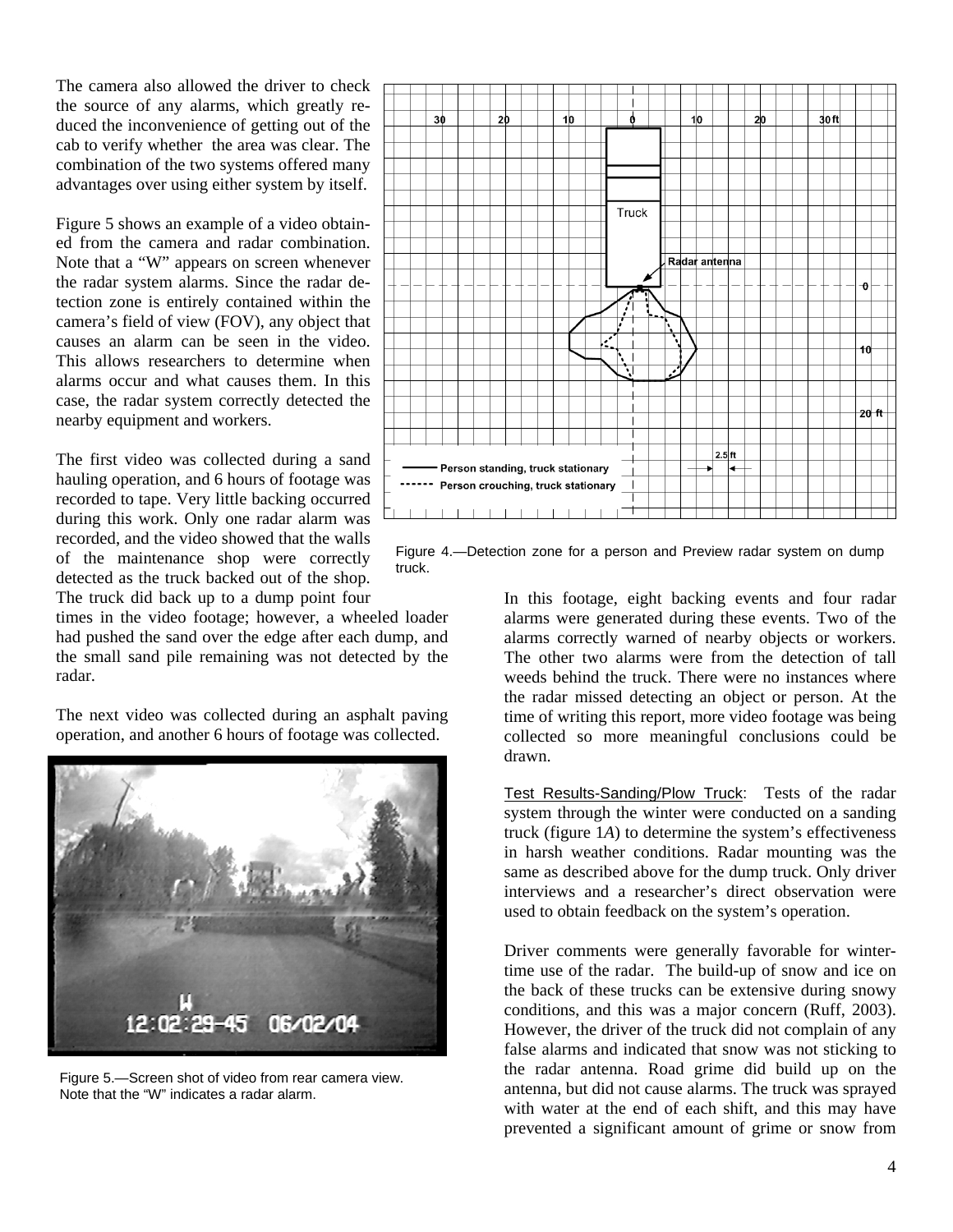building up and causing false alarms. The driver did state that the radar system prompted him to recheck mirrors and reverse with extra caution.

Midway through the winter, the radar system malfunctioned. The cause was determined to be corrosion of the wires that provided power to the sensor system. Power for the radar used the same reverse signal that powered the backup alarm. Open lug terminals on the backup alarm corroded from the de-icing solution applied on the road by the truck. This is a common problem with any exposed wiring on these trucks. The terminals were cleaned and the wiring was re-terminated, which fixed the problem.

#### SYSTEM 2:

Intec camera system Distributor: Intec, Laguna Hills, CA Approximate cost: \$1100

System Description: The Intec camera system consists of a small camera the size of a 5-cm (2-in) cube (model CVC210XL), an 11.4-cm (4.5-in) video monitor (model CVM450LPP), and cables (figure 6).

Test Results-Dump Truck: Initially the camera was mounted on the right side of the dump box, above the rear taillights that are integrated into the box (figure 7). Tests showed that this was an acceptable mounting position and provided an acceptable FOV for the driver. However, a crouching person near the back of the truck might not be in view because of the camera's high position. It might also be of more benefit to mount the camera on the left side of the box, pointing to the right, so that the larger blind spot to the right would be covered more adequately.

Because the dump box is removed and replaced with a sand hopper, WSDOT and NIOSH researchers wanted to find a mounting position that would be undisturbed during the box switching process. An alternative camera mounting position near the hitch is shown in figure 8. This may not be an adequate position for all truck types, especially if the camera is in the path of material as it flows out of the tailgate or if the FOV is blocked by structures on the truck. The monitor was mounted in the cab on the center pedestal between the seats. This allowed the driver to check the monitor without too much head movement after checking the right side mirror. Other monitor positions are acceptable, and feedback from the driver is required to find the preferred position. Figure 9 shows the FOV of the camera with the view extending to the horizon.



Figure 6.—Intec camera system



Figure 7.—Initial mounting position for Intec camera on dump box.



Figure 8.—Intec camera mounted near hitch.

The camera system was tested during spring and summer months with positive comments from the drivers. The camera has the advantage of providing an actual view of the blind area, and drivers relied on it to help them posi-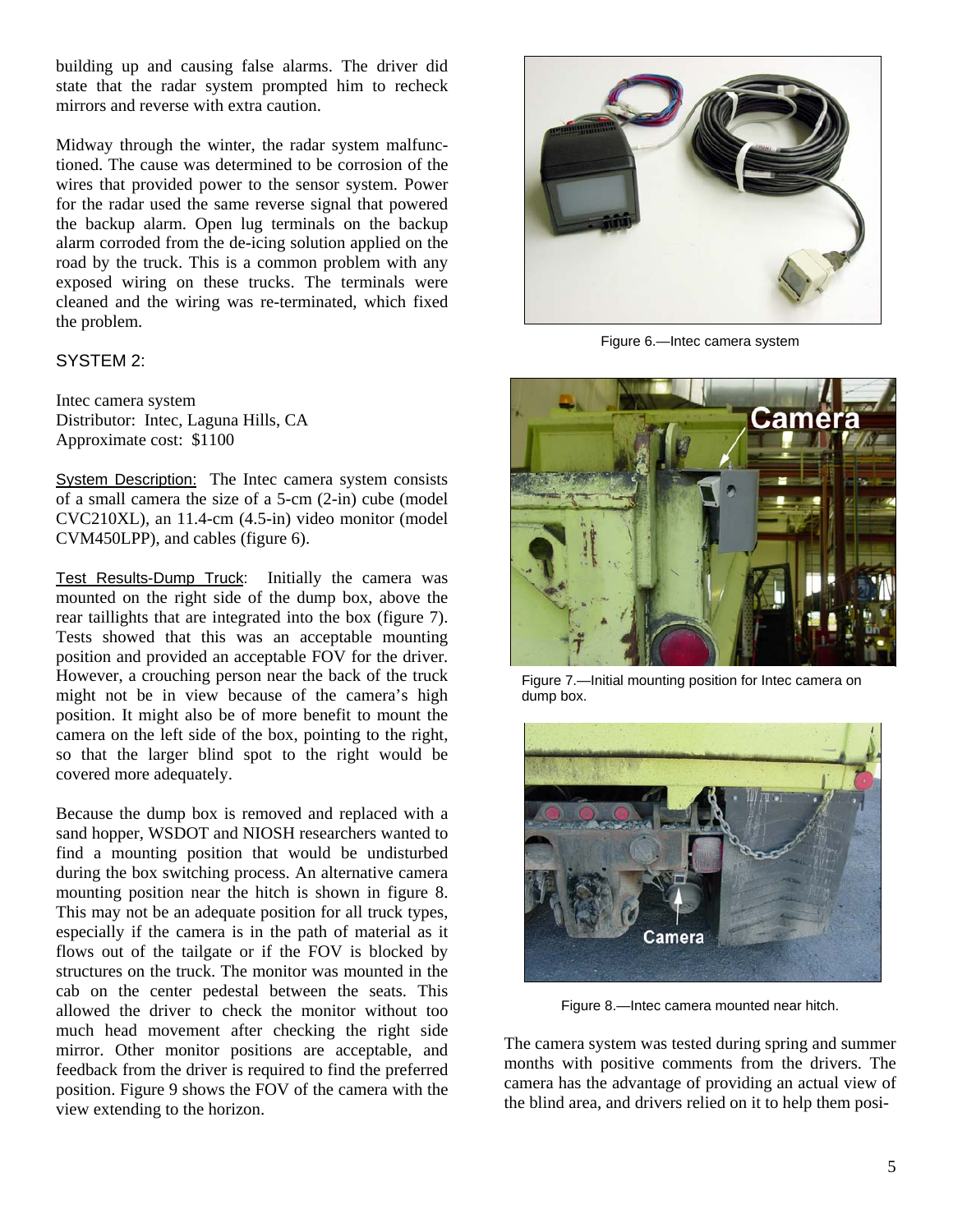

Figure 9.—Field of view for camera mounted near hitch. (Note: dimensions are in meters.)

tion the truck and check for obstacles. Some debris built up on the camera lens, especially in wet weather. This usually did not significantly obstruct the camera view, and cleaning the lens at the end of each shift was sufficient. At the end of the test, the camera, monitor, and cables were inspected, and no unusual wear or corrosion were seen.

One disadvantage to camera systems is that they do not provide an alarm if an obstacle is present. If the driver forgets to check the monitor before backing the truck, a potential collision may go unnoticed. For this reason, tests were later conducted with the Preco radar system and camera on the same truck as mentioned in the previous section. Driver comments indicated that the combination of systems was more effective than either system by itself. However, if only one system could be used, the camera system was preferred over radar because of numerous radar alarms in congested work areas.

Test Results-Sanding/Plow Truck: In the fall, the dump box on this truck was replaced with a sand hopper, and a snow plow was mounted to the front. Because the camera and cabling were mounted on the chassis, they remained in the same position as in the dump truck tests.

Tests of the camera system during the winter showed that the camera view was quickly obscured by snow or road grime after traveling just a few miles down the road. Earlier tests showed that this was true for higher camera mounting positions also. For this reason, a lens washing system was devised by Intec, Inc., and sent to NIOSH for testing. The prototype system consisted of a nozzle that mounted just above the camera that allowed the driver to blast compressed air and washing fluid on

the camera lens (figure 10). NIOSH researchers were only able to test the washing system on road grime build-up and it worked well. However, tests need to be conducted for snow and ice build-up. During cold and snowy conditions, several centimeters of snow and ice can accumulate on the back of the truck, and it was not determined if the washing system would work in these conditions. More tests are planned.



Figure 10.—Prototype lens cleaning system.

During the winter tests, one camera failure was experienced. A short circuit occurred in the internal components of the camera head and was repaired by Intec. Cable connections were somewhat corroded due to the de-icing chemicals and salt used on the roadways. The corrosion was slight and did not cause any system malfunctions during the course of the tests.

#### SYSTEM 3:

Hindsight 20/20 ultrasonic sensor system, model HS300 Distributor: Sonar Safety Systems, Santa Fe Springs, CA

Approximate cost: \$400

System Description: This sonar-based system works by transmitting high-frequency sound waves and detecting reflections of these waves from objects within the sound beam. The maximum range of this system was specified as 2.7 m (9 ft). It consisted of two sensors with rubber enclosures, an alarm display with LED's and an audible alarm that changes frequency depending on distance to the detected object, a cable junction box, and cables  $(figure 11)$ .

Test Results-Dump Truck After some experimentation to find a suitable mounting position, the sensors were placed near the taillights on the hitch plate, as shown in figure 12. The sensors were mounted at a height of 76 cm (30 in) with 81 cm (32 in) spacing. Spacing greater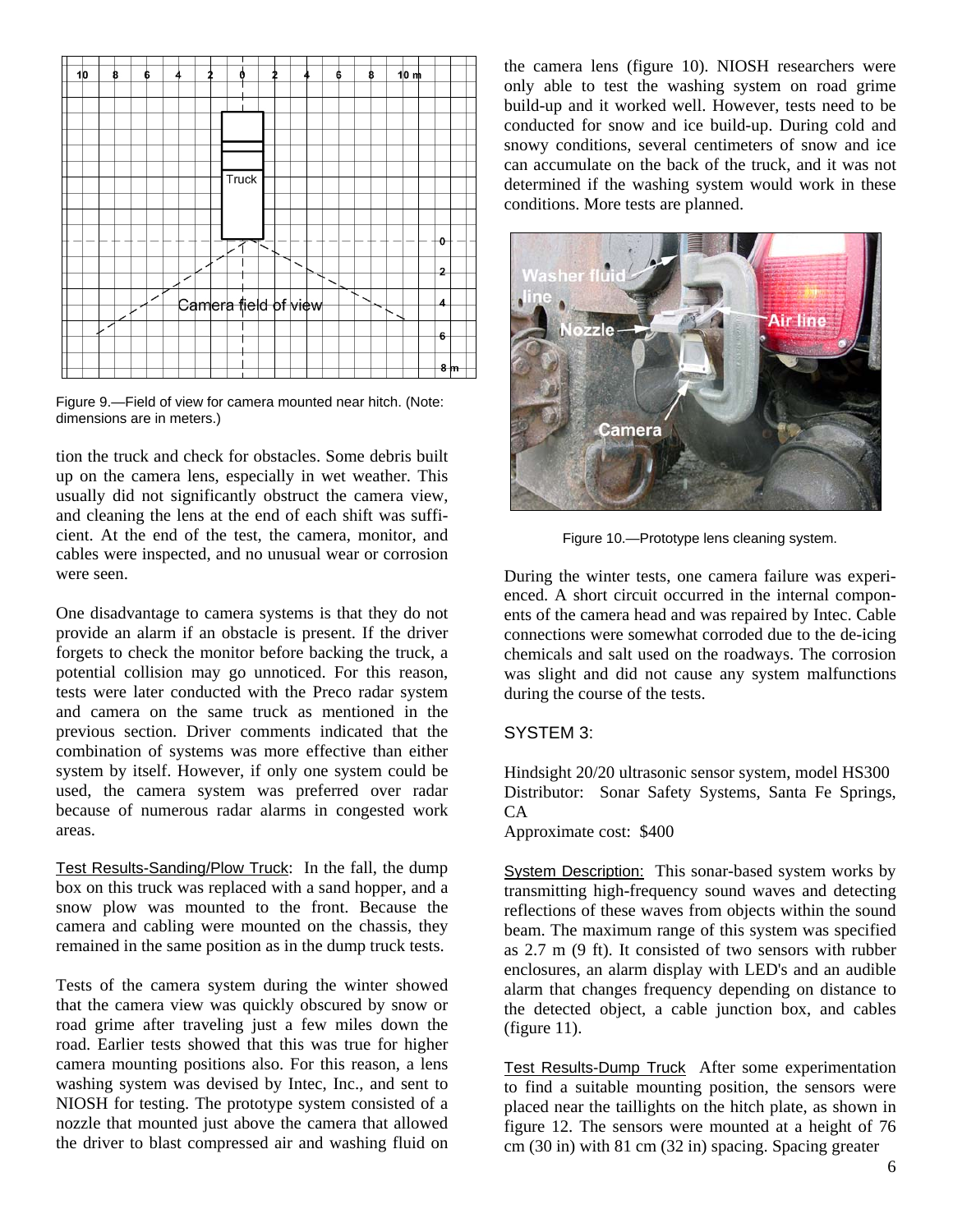

Figure 11.—Hindsight sonar system (two sensors).



Figure 12.—Hindsight system sensors mounted on dump truck.

than this, e.g., on the lower corners of the dump box, resulted in missed detection of a person near the truck between the two sensors. Furthermore, it was desired to mount the sensors in a location that would not be disturbed by the replacement of the dump box with a sand hopper in the winter. The alarm was mounted on the driver's side of the dashboard. The detection zones for a standing and crouching person are shown in figure 13; this system had a detection range of 2.4 m (8 ft).

The system was tested during the summer months on road-patching and material-hauling jobs. No evaluation forms were turned in, but comments from drivers were received through interviews and are summarized below.

The system was reliable, and false alarms were rare in most situations.



Figure 13.—Detection zone for Hindsight system on dump truck.

- The system produced false alarms when backing through thick airborne dust.
- The system alarmed continuously when a trailer was pulled behind the truck, and there was no way to turn the system off temporarily (without disconnecting it).

Modifications will be needed for this system to function on trucks that pull trailers. This is true for all sensorbased systems that do not require object motion for an alarm. Sonar Safety Systems sells an add-on to the system that detects when a trailer is present by sensing when the trailer light connector is plugged into the truck. If the trailer lights are connected, then the system disables the truck-mounted sensors and switches to sensors on the trailer. This was not tested, but would be an acceptable solution.

Sensing dust was a problem with this sonar system according to the drivers, which brought up concerns about false alarms in snow and rain. Drivers did not notice false alarms in rain. The manufacturer did acknowledge the possibility of false alarms in heavy snow. Additional tests are needed to determine what precipitation rates would cause an alarm, if any.

Concerns were also raised regarding the short detection range of the system. A person immediately behind a very slow-moving truck might be detected in time for the driver to react. However, in fast-moving situations, 2.4 m (8 ft) of detection does not give adequate time to respond (Society of Automotive Engineers, 1999).

At the end of the summer, the system was removed and inspected. All components were in good working order.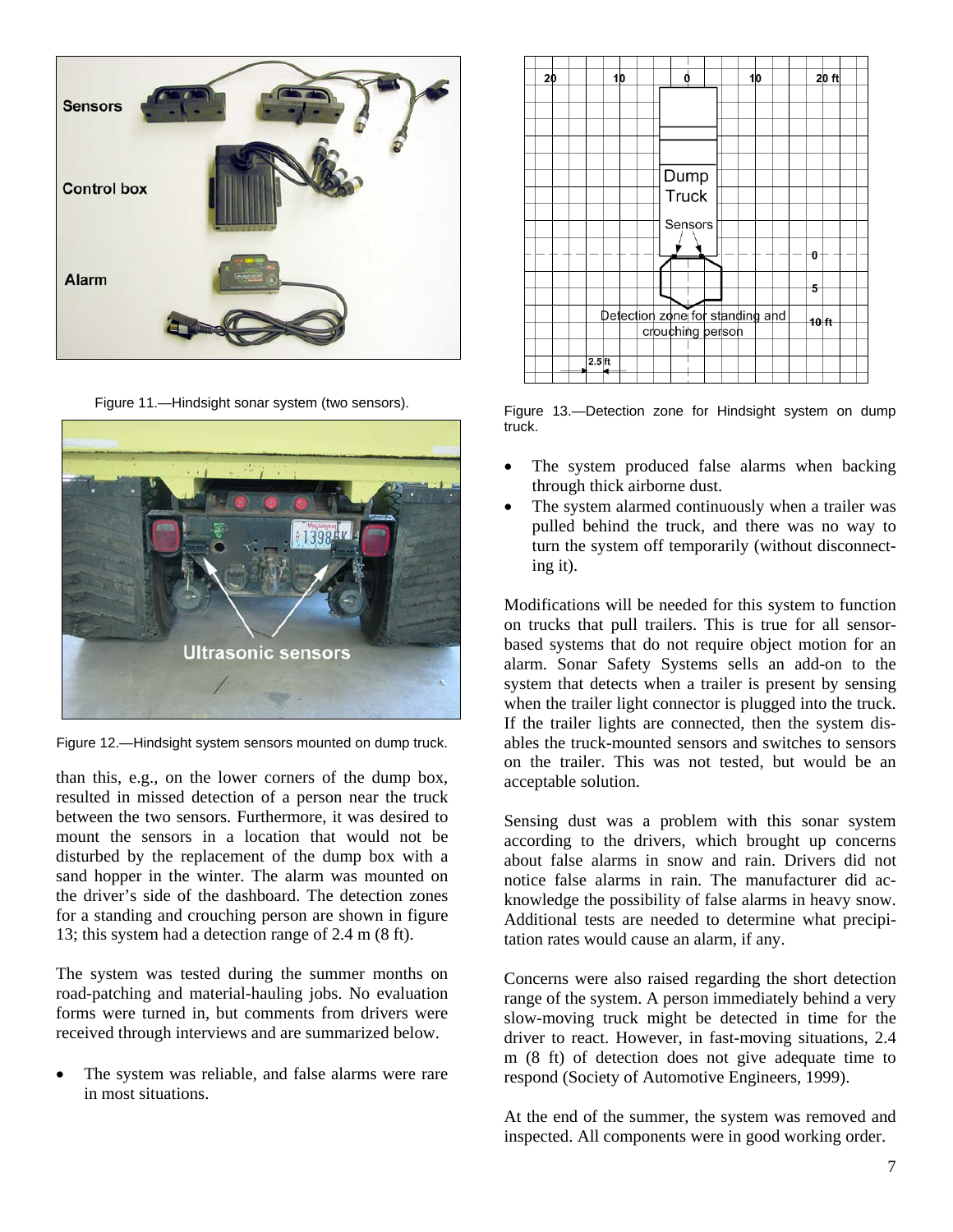Test Results-Sanding/Plow Truck In the winter following the summer tests, the dump box was removed from the truck chassis and replaced with a sand hopper. A snow plow was also attached to the front of the truck. In this new configuration, mud flaps attached to the sand hopper platform hung down near the sonar sensors. The flaps caused false alarms on the sonar system. An alternative mounting configuration was not found that would allow the sensors to remain on the hitch plate, so tests were not conducted during the winter months with this system. An alternative mounting site could have been possible, but probably would have required the sensors to be mounted on the sand hopper platform. This was not desired because of the sand hopper is removed seasonally and subsequent reinstallation of the sensors and wiring on the dump truck would be timeconsuming.

Test Results-Utility Vehicles: Tests on two utility vehicles were conducted with the sonar system. These types of vehicles are involved in a high percentage of the backing incidents experienced by WSDOT. A Ford Explorer and a pickup with a large walk-in box were chosen for these tests, which had been in progress for 7 months at the time of writing this report.

A single sensor system (HS100) was mounted on the receiver hitch of the Ford Explorer (figure 1*B*) at a height of 50 cm (20 in) at the center of the vehicle. The alarm display was mounted in the rear cargo area of the cabin and near the upper right corner of the rear window. This was the recommended mounting position and allowed the driver to see the warning lights when looking over the right shoulder while reversing. Power for the system was taken from the reverse lights. The detection area for a person covered the width of the vehicle and extended to 2 m (6.6 ft) from the bumper in a rectangular shape.

Comment forms were received from the driver, and periodic interviews were conducted. Early in the tests, the system did occasionally generate false alarms from detecting the ground, and consistent alarms when backing to a concrete curb approximately 13 cm (5 in) high. To reduce these alarms, the sensor mounting bracket was adjusted so the sensor had an upward angle of 5 degrees. This modification eliminated false alarms and most curb alarms. There is a tradeoff to angling the sensor upward any further because this can cause the system to miss rocks or other objects that need to be avoided.

During the warmer months, the driver stated that the system worked reliably. False alarms were rare. Weeds or tall grass behind the truck did cause alarms, but the driver did not feel this was too much of a nuisance. He stated the system warned him of nearby vehicles several times, which caused him to be more cautious when reversing. The main concern for this driver was that the detection zone was too small to provide adequate warning when reversing at higher speeds or when turning and reversing at the same time. During the winter months, the driver did not see any reduction in sensor performance. He was careful to remove any snow built up on the sensor before driving the vehicle. It is important to note that the driver requested that the system be left on the vehicle after the tests were completed.

On the pickup truck (figure 1*D*), a two-sensor system was tested (HS300). This vehicle was wider than the Ford Explorer and required two sensors for adequate detection. The sensors were mounted near the ends of the rear bumper at a height of 46 cm (18 in) and a spacing of 1 m (39 in), as shown in figure 14. The alarm display was mounted in the cab on the dashboard. The sensor configuration resulted in a detection area for a person that was similar to that in figure 13. It covered the width of the truck and extended 2.5 m (8.2 ft). Early in the tests the system generated false alarms when the truck was moved in reverse in a clear area on asphalt or gravel surfaces. The sensor mounting brackets were modified so the sensors had an upward angle of approximately 5 degrees. This eliminated false alarms on flat ground, but still allowed a 13 cm (5 in) high curb to be detected.



Figure 14.—Hindsight system sensors mounted on pickup.

The system was tested through the spring and summer, and driver comments were obtained through periodic interviews. The driver stated that false alarms were very rare, but nuisance alarms were common. Nuisance alarms were especially frequent on road construction job sites where barriers, cones, and other equipment were commonly near the truck. The driver stated that the nuisance alarms affected his ability to trust the system. The driver did appreciate that the system could warn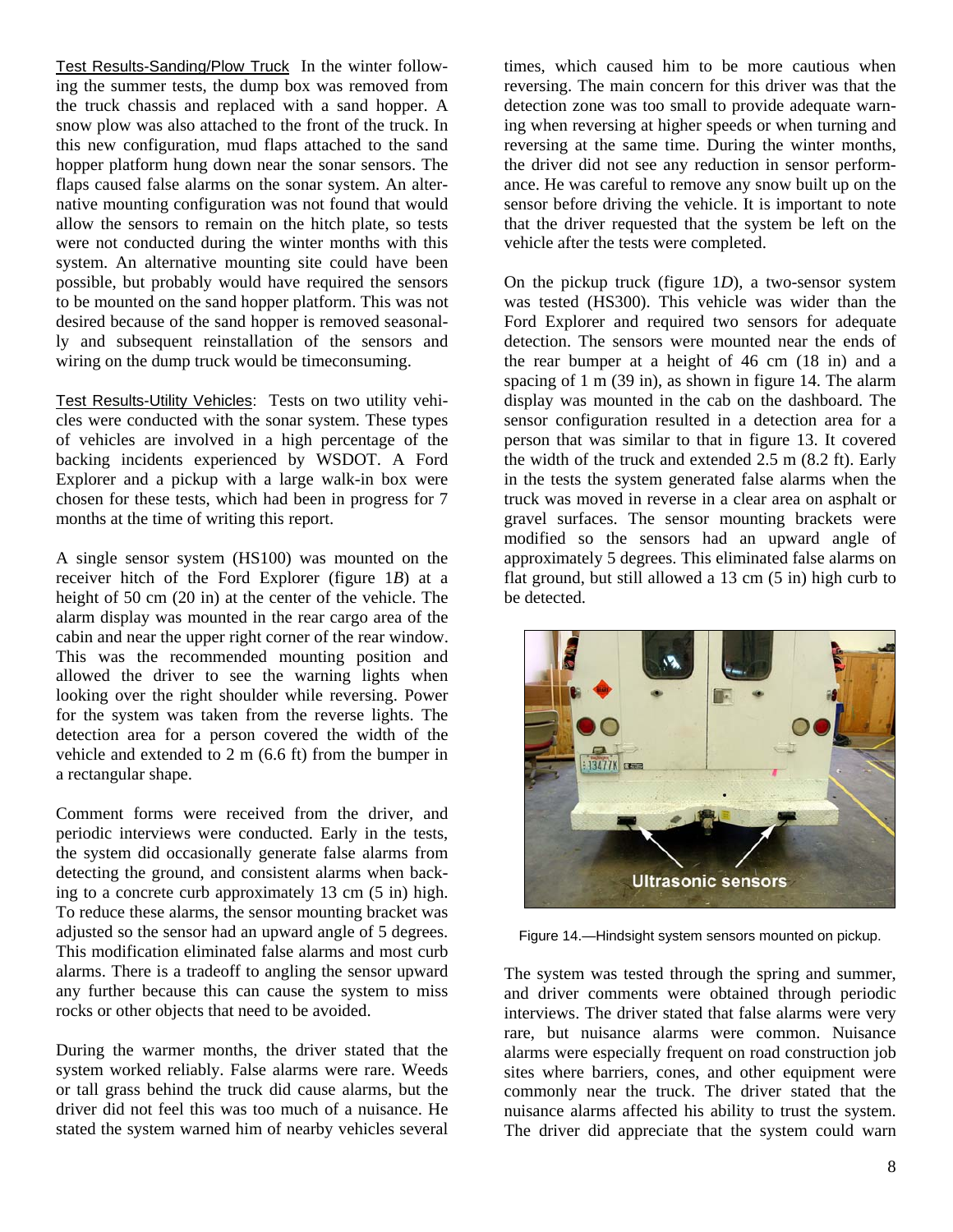when a person entered the rear blind spot of the truck, but he stated that this situation was rare and was not experienced during the tests.

This truck was not used during winter months, so no feedback was received for winter use. The driver requested that the system be removed after the testing was completed.

# **CONCLUSIONS**

While many more collision warning and cameras systems are available than were tested here, tests of the above systems did show the challenges associated with implementing these types of systems on trucks used in the winter or in congested highway work zones. The following general observations can be made based on these test results.

- Highway construction zones are typically crowded with equipment and workers on foot. Sensor-based collision warning systems, e.g., radar or sonar, will alarm often in this environment. These alarms will most often be nuisance alarms caused by workers or objects of which the driver is already aware or that are not in danger of being hit. If too many alarms are associated with objects that are not in real danger, all alarms will eventually be ignored. For this reason, camera systems may be more appropriate in this environment.
- The alarm functions of sensor-based systems provide a warning to the driver and are a more positive method of monitoring, while camera systems are a more passive technology, much like mirrors. Using the two systems in combination on the same truck may have many advantages. The camera system provides an actual view of the blind area near the truck and provides a method to check the source of any alarms. At the same time, the sensor provides an alarm that prompts the driver to check the video monitor so that the potential for a collision does not go unnoticed. There would still be a problem with frequent nuisance alarms in highway work zones, but they may be more tolerable if there is a quick method of checking the source of any alarm.
- If sensor-based systems are implemented on a vehicle, some method must be used to eliminate false alarms from mud, dirt, or snow build-up on the sensing portion of the system. This can be done using processing methods that ignore object detection directly in front of the sensor or by using some other means that prevents debris from blocking the sensor's signal.
- Most trucks used in construction are also used to pull trailers. Most sensor-based collision warning systems will sense the trailer and produce an alarm. Some method must be provided to disable the system when a trailer is being pulled or allow quick connection to separate sensors mounted on the trailer.
- Cameras work well during warmer months, and daily cleaning of the lens is usually sufficient. However, on some types of equipment, snow and grime build up on the lens quickly during winter months. Some method of preventing snow, ice, and grime from covering the camera must be employed.
- It is often difficult to find a mounting position for sensors or cameras, especially on dump trucks. Mounting these devices on the side of the dump box was found to be an acceptable solution if the size of the device will allow this. If the dump box is removed seasonally, it may be desirable to mount the sensor or camera in a position where it will not need to be remounted and the wiring rerouted. Mounting near the bumper/hitch area is acceptable, but the increased exposure may shorten the sensor or camera's life and may cause the camera lens to be obscured more quickly.
- Many camera and sensor systems are available for automobiles and on-road trucking. The construction equipment application is more demanding and harsher than standard transportation applications. It is important to choose systems made for and proven on heavy construction equipment.

# **ACKNOWLEDGMENTS**

The author would like to thank Rich Rains of NIOSH for his assistance in the installation of the various systems on the trucks. Also, Loran Dantzler, David Henderson, and the equipment operators at WSDOT were extremely helpful and instrumental in conducting tests and providing feedback on the operation of the systems.

## **REFERENCES**

Pratt, S.G., D.E. Fosbroke, and S.M. Marsh. (2001). Building Safer Highway Work Zones: Measures to Prevent Worker Injuries From Vehicles and Equipment. DHHS (NIOSH) Publication No. 2001-128, 71 pp.